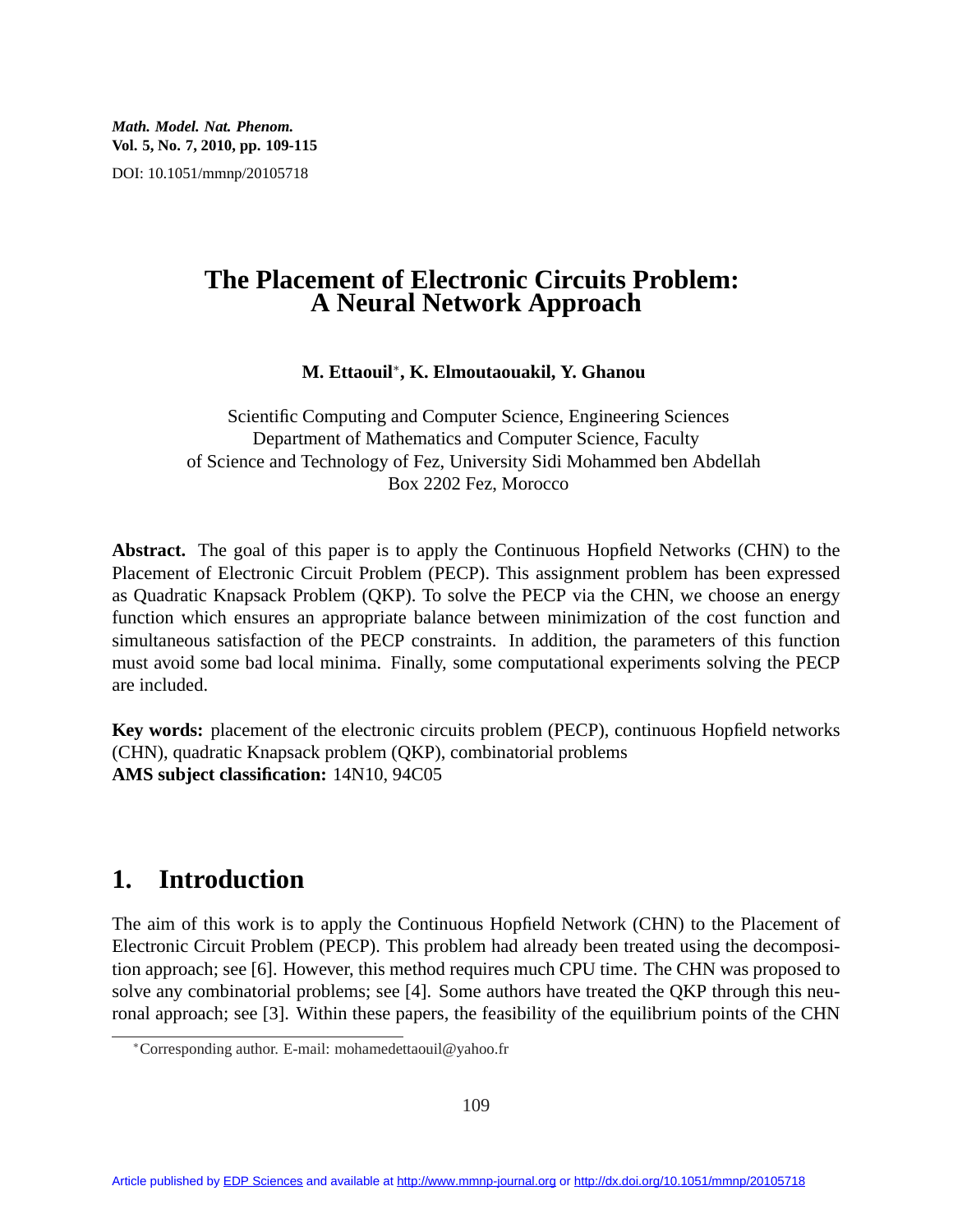cannot be assured for the general case, that is the equilibrium points do not fulfill the constraints of the QKP. To avoid this problem, we choose an energy function which ensures an appropriate balance between minimization of the cost function and simultaneous satisfaction of the PECP constraints. In addition, the parameters of this function must avoid some bad local minima. Moreover, to overcome the problems observed with the Euler method, we use the new algorithm proposed in [8].

The CHN was proposed by Hopfield and Tank [4] to solve any combinatorial problems, some authors have treated the QKP through this neuronal approach [4], [5], [12]. Within these papers, the feasibility of the equilibrium points of the CHN cannot be assured for the general case, and the solutions obtained are often not good enough. To avoid these problems, we choose an appropriate energy function that penalizes the objective function and the constraints of the PECP. The penalty parameters of this function should ensure an appropriate balance between minimization of the cost function and simultaneous satisfaction of the PECP constraints. In addition, these parameters must avoid some bad local minima. To this end, we decompose the set of non feasible solutions, which do not fulfill the constraints of the PECP, into appropriate subsets, and we use the partial derivatives of the energy function to select the parameters of the function. Since the differential equation which characterizes the dynamics of the CHN is analytically hard to solve, many researchers have used the Euler method. However, this latter proved to be highly sensitive with respect to initial conditions, and it requires a lot of CPU time for medium or greater size CHN instances. Recently, one algorithm which assures the obtaining of the equilibrium points has been proposed. This latter is robust with respect to the initial conditions, see [11].

The paper is organized in five sections. In the second , the PECP is introduced as a Quadratic Knapsack Problem. The third section introduces the continuous Hopfield network and its application to the PECP. Finally, some computational experiments are included in the fourth section.

### **2. Placement of electronic circuits problem (PECP)**

An integrated circuit consists of the central part and the border of  $m$  base cells. Given  $n$  cells, the PECP looks for a nonoverlaping assignment of the  $n$  cells to the  $m$  base cells of the central and border part, and looks for a realization of the nets such that wire ability coincides with minimum total wire length. If cells i and j are assigned, respectively, to the base cells  $k$  and  $l$ , then the value  $d_{ik,jl}$  denotes the distance between cells i and j, and  $C_{ij} \geq 0$  present the number of nets connecting cells  $i$  and  $j$ . In order to take overlaps into account, the number of overlapping units  $O_{ik,jl}$  is defined. The cost matrix P is defined as follow

$$
P_{ik,jl} = C_{ij}d_{ik,jl} + \lambda O_{ik,jl} \,\forall i, j = 1, ..., n \quad \forall k, l = 1, ..., m,
$$

with

 $\lambda \geq 0$ .

Let  $\nu = (\nu_{1,1} \dots \nu_{1,m} \dots \nu_{i,1} \dots \nu_{i,m} \dots \nu_{n,1} \dots \nu_{n,m})^t$  be the  $n \times m$ - vector of state variable such that  $\nu_{i,k} = 1$  if cell i is assigned to base cell k, and  $\nu_{i,k} = 0$  otherwise. All cells must be assigned to exactly one of the  $m$  base cells.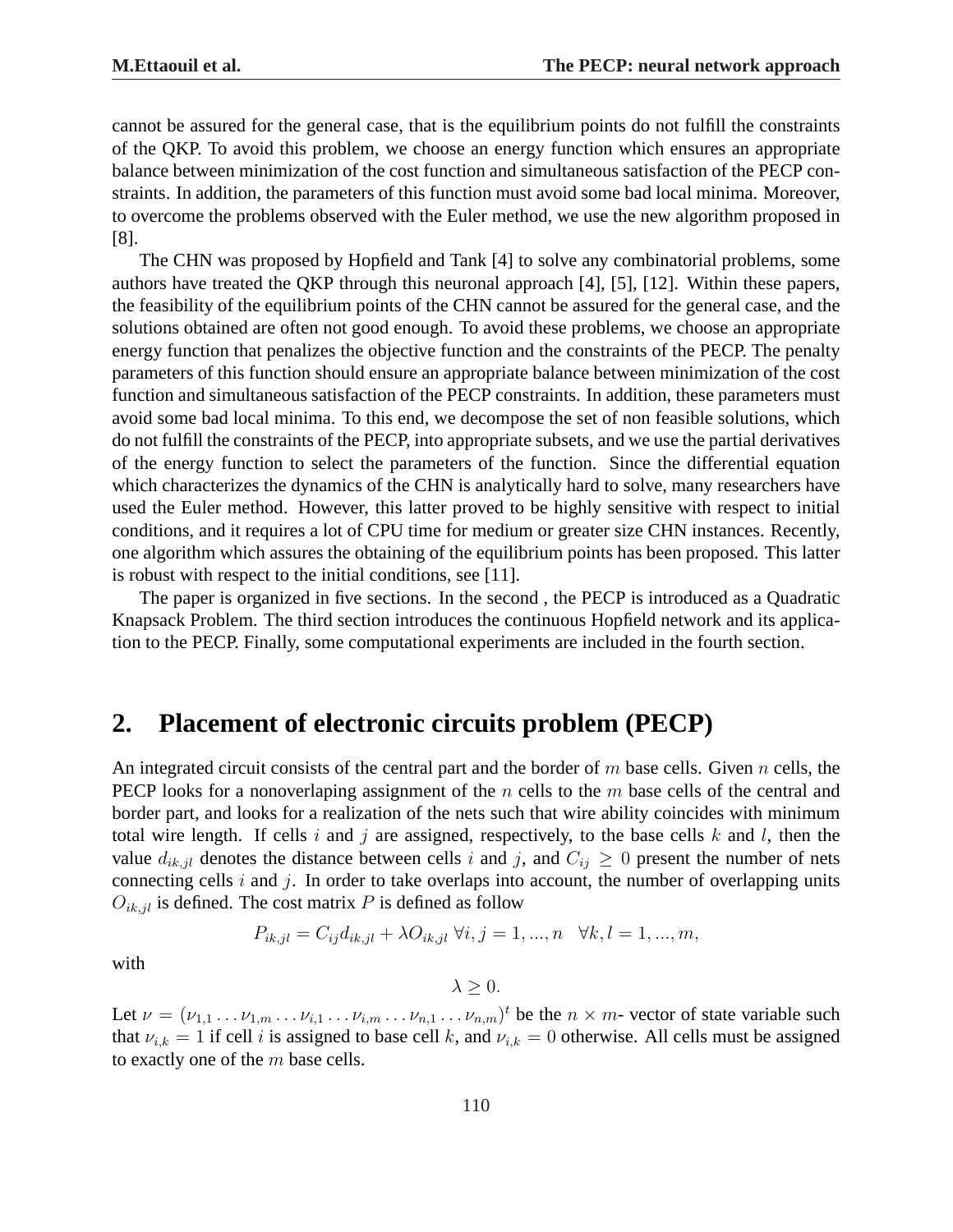$$
e_i(\nu) \equiv \sum_{k=1}^m \nu_{i,k} = 1, \forall i = 1, ..., n.
$$

The PECP problem can be formulated mathematically as follow

$$
Min(\frac{1}{2}\nu^t P \nu),
$$
  
Subject to: 
$$
\sum_{k=1}^m \nu_{i,k} = 1, \forall i = 1, ..., n,
$$

$$
\nu \in \{0, 1\}^{n \times m}.
$$

This problem can be solved using the Lagrangian duality (for example, Lagrangian decompositions methods, Lagrangian substitutions etc.) [2]. But these methods are based on gradient descending technique and needs an extremely high number of iterations for training. For simplicity, the following sets are defined

$$
H_C = \{0,1\}^{n \times m}, H_F = \{\nu \in H_C/e_i(\nu) = 1, \forall i = 1, \dots, n\}.
$$

### **3. Continuous Hopfield network (CHN) for the PECP**

In this section we will apply the CHN to solve the PECP by choosing an appropriate energy function. The CHN of size  $n$  is a completely interrelated neural network with n continuous valued units. The strength of the connection from neuron j to neuron i is denoted by  $T_{i,j}$ . Let  $u, v$  and  $i<sup>b</sup>$  be respectively the vectors of neuron states, outputs and biases. By considering a CHN as an electronic circuit and by applying the Kirchhoff's law and Ohm's law [1], we obtain the differential equation which governs the dynamics of CHN [1, 7] as follows:

$$
\frac{du}{dt} = -\frac{u}{\tau} + T\nu + i^b,
$$

where the vector  $u \in \mathbb{R}^n$ ,  $\nu \in \mathbb{R}^n$ , the matrix T is of dimension  $n \times n$  and the vector  $I^b \in \mathbb{R}^n$ . The coordinate  $u_i$  of the vector u and the coordinate  $\nu_i$  of the vector  $\nu$  present, respectively, the current state and the output of the neuron i, with  $\nu_i = g(u_i)$  and  $g(u_i) = \frac{1}{2}(1 + \tanh(\frac{u_i}{u_0}))$  $\frac{u_i}{u_0})$ ) where  $u_0 > 0$ . The real values  $T_{ij}$  and  $I_i^b$  are, respectively, the weight of the synaptic connection from the neuron j to neuron i and the offset bias of the neuron i. A point is called an equilibrium point of the system, if for an input vector  $u_0$ ,  $u_e$  satisfies  $u(t) = u^e \forall t \ge t_e$  for some  $t \ge 0$ . Hopfield has introduced the energy function E on  $[0, 1]^n$  which is defined by

$$
E(T) = -\frac{1}{2}\nu^t T \nu - (i^b)^t \nu - \frac{1}{\tau} \sum_{i=1}^N \int_0^{v_i} g^{-1}(x) dx.
$$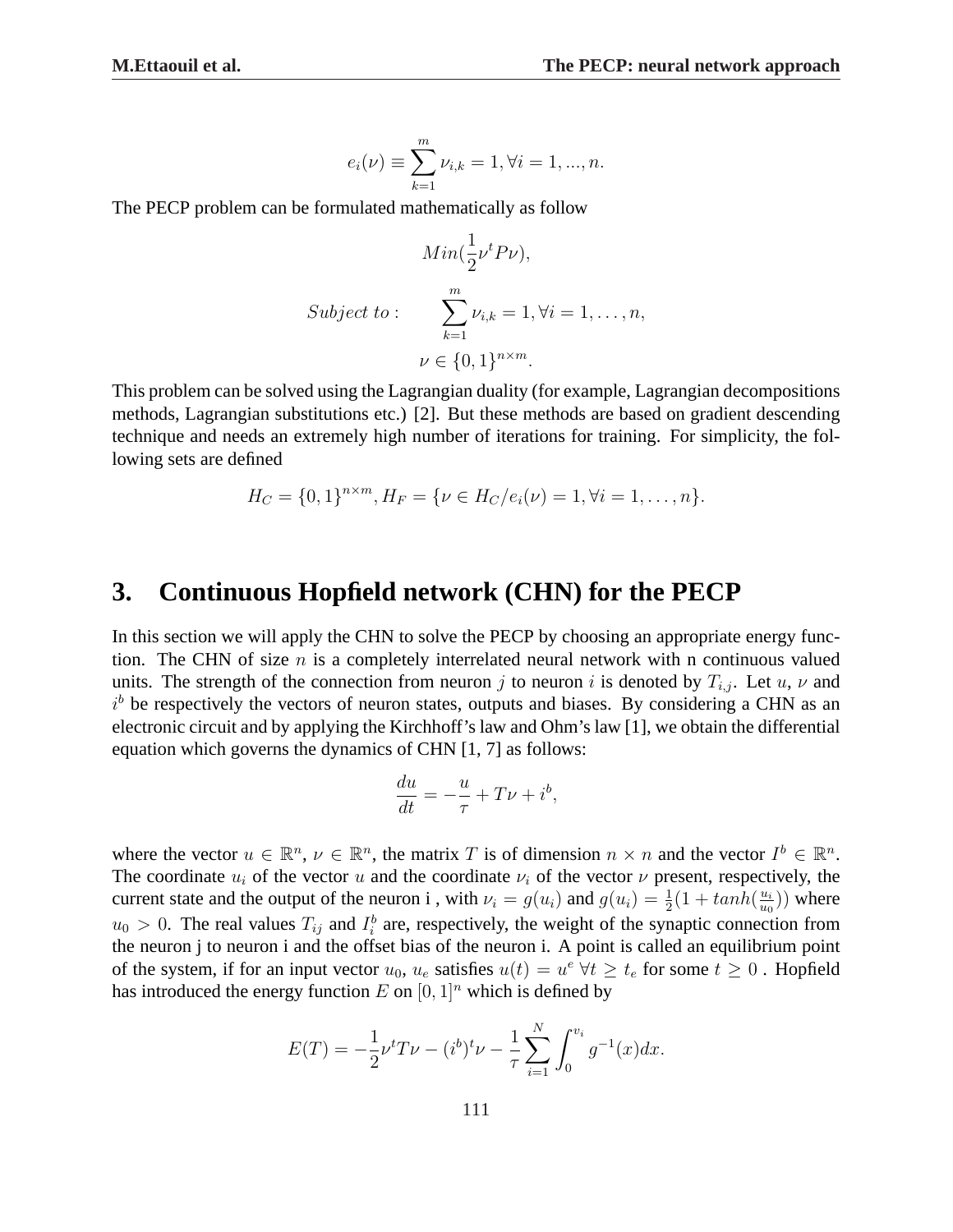It should be noted that if the energy function (or Layapunov function) exists, the equilibrium point exists as well. Hopfield [7] proved that the symmetry of the matrix is a sufficient condition for the existence of Lyapunov function. The CHN will solve combinatorial problems that can be expressed as the constrained minimization of the function:

$$
E(T) = -\frac{1}{2}\nu^t T \nu - (i^b)^t \nu.
$$

The extrema of this function are among the corners of the -dimensional hypercube [9], [10]. The philosophy of this approach is that the objective function which characterizes the combinatorial problem is associated with the energy function of the network when  $\tau \to \infty$ . Given the Generalized Knapsack Quadratic Problem (GKQP):

$$
Min(\frac{1}{2}\nu^t P \nu) + q^t \nu,
$$
  
\n
$$
Subject \t to :
$$
  
\n
$$
R\nu = b,
$$
  
\n
$$
\nu_j \in \{0, 1\} \t j = 1, ..., m,
$$
  
\n
$$
\nu_j \in [0, 1] \t j = m + 1, ..., n,
$$

with the matrix P of dimension  $n \times n$ , the vector  $q \in \mathbb{R}^n$ . The vector  $\nu = (\nu_1, ..., \nu_m, ..., \nu_n)^t \in$ IR<sup>n</sup>, the matrix R is of dimension  $c \times n$ , and the vector  $b \in \mathbb{R}^c$ . For convenience, we adopt the following notations:  $H_d = \{0, 1\}^m$ ,  $H_c = [0, 1]^c$ ,  $H = [0, 1]^n$ ,  $H_F = \{ \nu \in H_d \times H_c / R \nu = b \}.$ The standard form of the energy function is:  $E(\nu) = E^c(\nu) + E^p(\nu)$   $\forall \nu \in H$  where  $E^c$  is directly proportional to the objective function.  $E^p$  is a quadratic function that ensures the feasibility of the solution obtained by the CHN, and also penalizes the violated constraints of the problem. This function must give the same value for each element  $\nu$  form  $H_F$ , and an adequate selection of this function is necessary for a correct mapping. We propose the following energy function for the PECP:

$$
E(\nu) = \frac{\alpha}{2} \sum_{i=1}^{n} \sum_{k=1}^{m} \sum_{j=1}^{n} \sum_{l=1}^{m} \nu_{i,k} p_{ik,jl} \nu_{i,k} + \frac{\Phi}{2} \sum_{j=1}^{n} [e_j(\nu)]^2 + \beta \sum_{j=1}^{n} e_j(\nu) + \gamma \sum_{i=1}^{n} \sum_{k=1}^{m} \nu_{i,k} (1 - \nu_{i,k}),
$$

where  $\alpha > 0$ ,  $\Phi \in \mathbb{R}, \beta \in \mathbb{R}, \gamma \in \mathbb{R}$ . The slope  $u_0$ , to use neurons with a gradually increasing slope during the optimization process [9], and the term  $\gamma \sum_{i=1}^{n}$  $i=1$  $\sum_{n=1}^{\infty}$  $_{k=1}^m\,\nu_{i,k}(1-\nu_{i,k}),$  equals to zero only if all take the binary values  $\{0, 1\}$ , plays a crucial role in enforcing the convergence to a hypercube corner [1]. Now, we select the parameters of this function to assures the feasibility of the equilibrium point of the CHN. According to the equations (7), the weights and thresholds for the mapped PECP depend on the parameters  $\alpha$ ,  $\Phi$ ,  $\beta$  and  $\gamma$ . Thus, in order to solve the PECP via the CHN, a convenient setting of these parameters is necessary. In this part, on the basis of the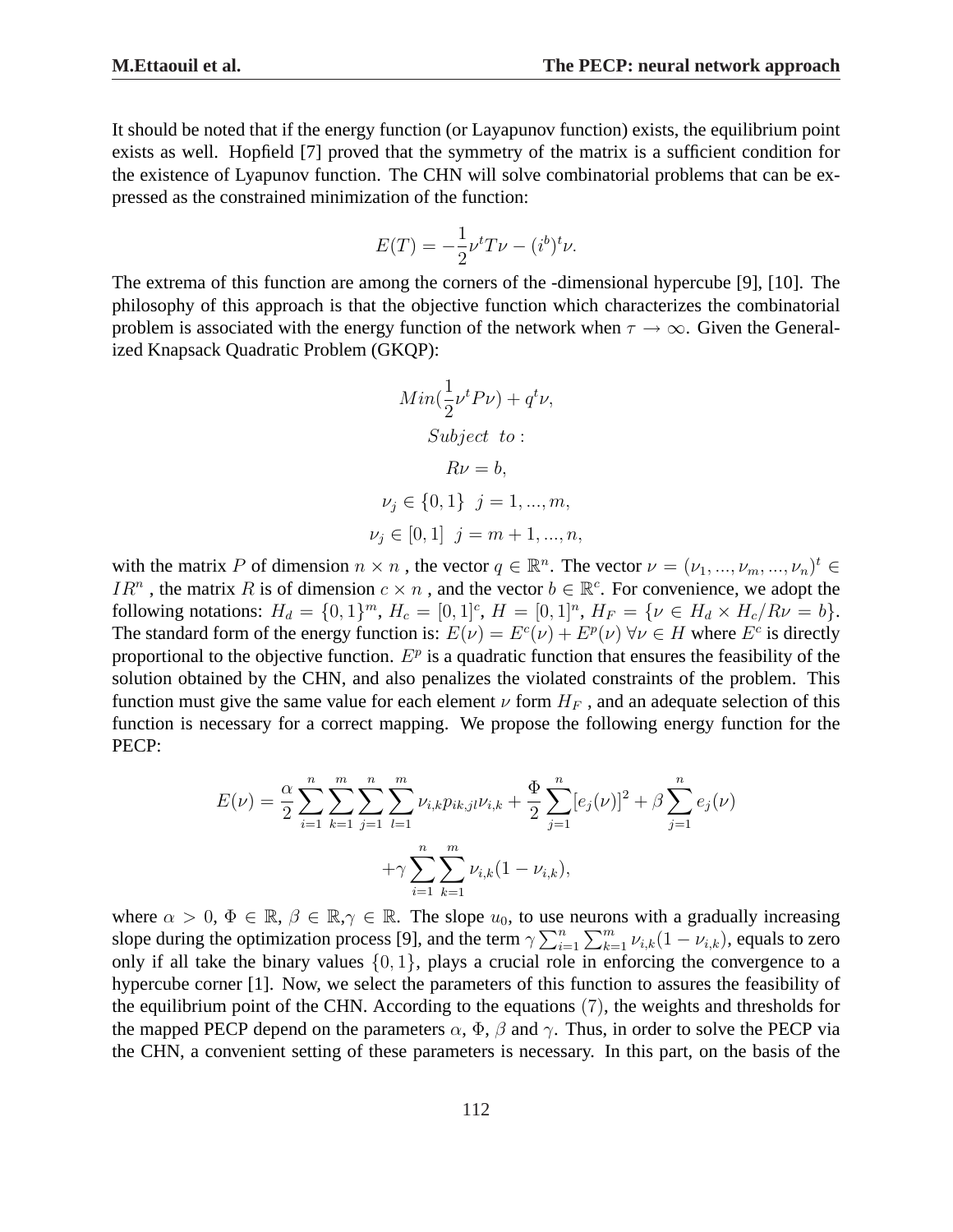appropriate decomposition of the set  $H_c - H_F$  and on the partial derivatives of the energy function, we choose the parameters of the energy function that assures the feasibility of the equilibrium points. The partial derivatives of the generalized energy function is given by

$$
E_{i,k}(\nu) = \frac{dE}{d\nu_{ik}} = \alpha \sum_{j=1}^{n} \sum_{l=1}^{m} p_{ik,jl} \nu_{j,l} + \Phi e_i(\nu) + \beta + \gamma (1 - 2\nu_{ik}).
$$

For simplicity, the following parameter constraints are initially assigned. The constraint below is imposed to minimize the objective function, then  $\alpha \geq 0$  The following constraint is naturally imposed to penalize the family of linear constraints:  $\{e_i(\nu) = 1, i = 1, ..., n\}$  then  $\Phi > 0$ . The next constraint is necessary to avoid the stability of the interior points  $\nu \in H_c - H_F$ :  $T_{ik,ik} =$  $-\Phi + 2\gamma \geq 0$ . Given the family of constraints of PECP:  $e_i(\nu) = 1, \forall i \in \{1, ..., n\}$ . The partition of  $H_c - H_F$  is defined as:  $U_1 = \{ \nu \in H_c / \exists i, e_i(\nu) < 1 \} \cap \{ \nu \in H / \forall j, e_j(\nu) \le 1 \}$ . In this case, a non-assigned cell  $i \in \{1, ..., n\}$  exists such that  $\nu_{ik} = 0 \,\forall k = 1, ..., m$ , and thus the value  $\nu_{ik}$  will increase if  $E_{ik} \le -\varepsilon$ . Now the following constraint is obtained:

$$
E_{ik} \le \alpha p_{max} n + \beta + \gamma \le -\varepsilon,
$$

where  $p_{max} = Max\{p_{ik,jl}\}, U_2 = \{v \in H_c/\exists i, e_i(v) > 1\}$ , in this case, one cell  $i \in \{1, ..., n\}$  is assigned to two base cells  $k \neq l$  so that  $\nu_{i,k} = \nu_{i,l} = 1$  and therefore the value  $\nu_{i,k}$  will decrease if  $E_{i,k} \geq \varepsilon$ . The following constraint is obtained:  $E_{ik} \leq \alpha p_{min} + 2\Phi + \beta - \gamma \geq -\varepsilon$ , where  $p_{min} = Min\{p_{ik,jl}\}.$  Moreover, the solution can be feasible by choosing:

$$
\gamma = \frac{\alpha(np_{max} - p_{min}) + 2\varepsilon}{2}, \quad \Phi = 2\xi, \quad \beta = -\frac{4\xi + \alpha(np_{max} + p_{min})}{2},
$$

this parameter-setting depends on the parameters  $\varepsilon$ ,  $\alpha$  the number of base cells m, the number of cells  $n$  and on the matrix  $P$ .

### **4. Computational experiments**

To simulate the mapped PECP we use the algorithm described in [8], with the values of parameters  $\alpha = \frac{1}{n*1}$  $\frac{1}{n*m}$ ,  $m = 16$  and  $\varepsilon = 0,01$ . In addition, the data of the PECP and the initial states were randomly generated. The results of the simulation reported in Table 1 are obtained on pentium III 666MHz through Borland C++ Builder 3. The Table 1 shows, respectively, the number of cells, the density of circuit, the overlaps option, the number of simulations, the mean wiring length and the mean of CPU time. Finally, all CHN simulations produces valid placement, this means that each cell is assigned to exactly one of the  $m$  base cells. The CHN method (Table 1) performs much better than the decomposition method with respect to the mean estimated wiring length, and the CPU time [8].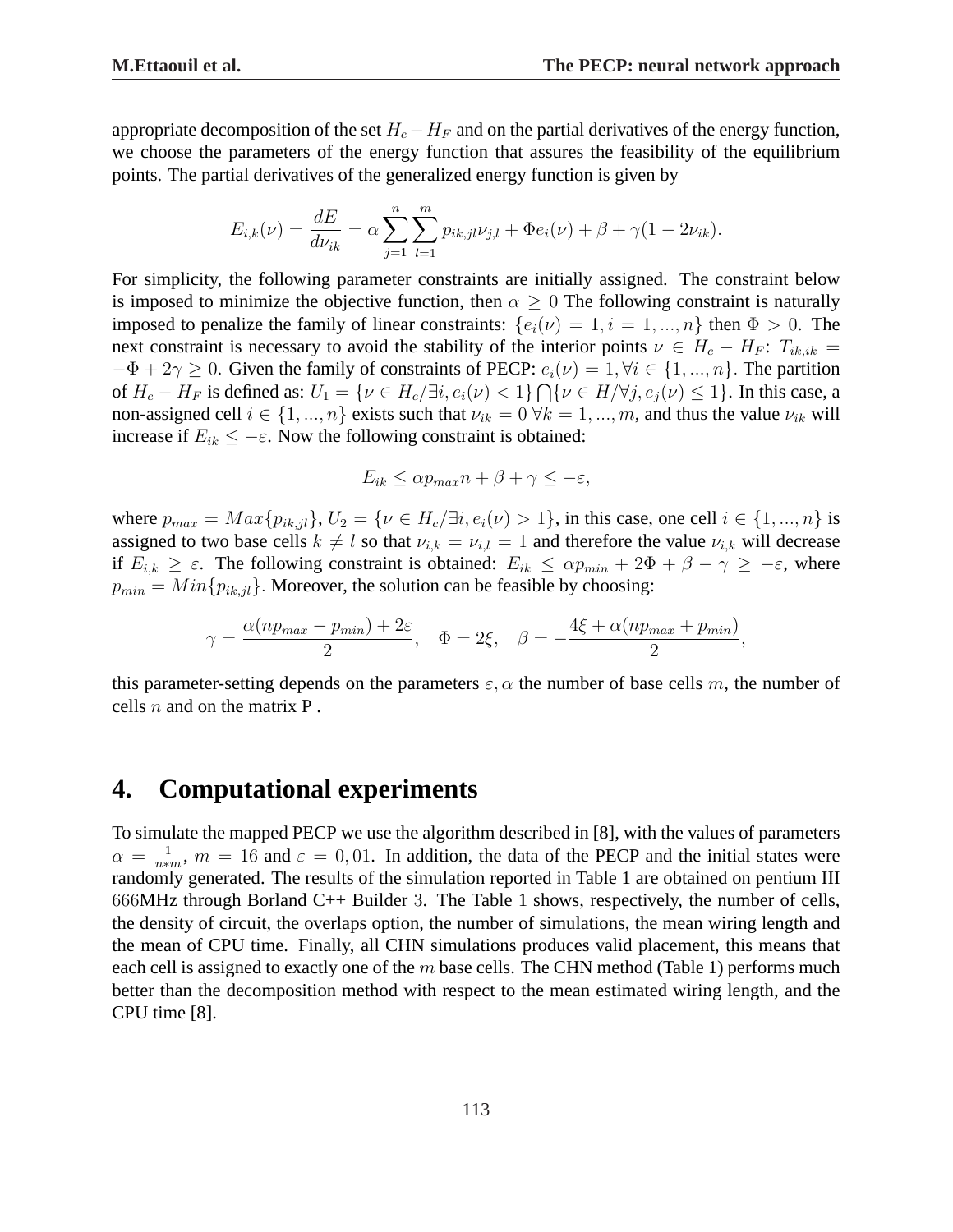|      |      | the num. of cells $\vert$ den. of circuit $\vert$ num. of run $\vert$ mean wir. length $\vert$ | $\vert$ mean time (s) $\vert$ |
|------|------|------------------------------------------------------------------------------------------------|-------------------------------|
| .022 |      | 54132.5                                                                                        | 945.7                         |
| 2293 | 23.6 | 77473.8                                                                                        | 1719.1                        |
| 2670 | 50.3 | 93762.13                                                                                       | 1900 4                        |

Table 1: Computational results of the PECP instances by CHN method

# **5. Conclusion**

In this work, we have applied the CHN to solve the PECP by choosing an appropriate energy function. This choice ensures that the solutions obtained are always feasible. To make this approach more efficient, it can be combined with other metaheuristics [3], or it can be computationally optimized by introducing analytical improvements, such as replacing the hyperbolic tangent, with a linear function.

## **Acknowledgements**

The authors would like to express their sincere thanks for the referee for her/his helpful suggestions.

# **References**

- [1] A. Cichocki, R. Unbehauen. Neural networks for optimization and signal processing. B.G. Teubner Stuttgart, 1993.
- [2] M. Ettaouil. Contribution à l'étude des problèmes de satisfaction de contraintes et à la programmation quadratiques en nombre entiers, allocation statiques de tâches dans les systèmes distrubués, thèse d'état, Université Sidi Mohammed ben Abdellah, F.S.T. de Fès, 1999.
- [3] M. Ettaouil, Y. Ghanou. *Neural architectures optimization and Genetic algorithms.* Wesas Trasactions on Computer, 3 (2009), No. 8, 526-537.
- [4] A.H. Gee, S.V.B. Aiyer, R.W. Prager. *An analytical framework for optimizing neural networks.* Neural Networks, (1993), No. 6, 79-97.
- [5] A. Ghosh, S.K. Pal. *Object Background classification using Hopfield type neural networks.* International Journal of Patten Recognition and Artificial Intelligence, (1992), No. 6, 989- 1008.
- [6] J.J. Hopfield, D.W. Tank. *Neural computation of decisions in optimisation problems.* Biological Cybernetics, 52 (1985), 1-25.